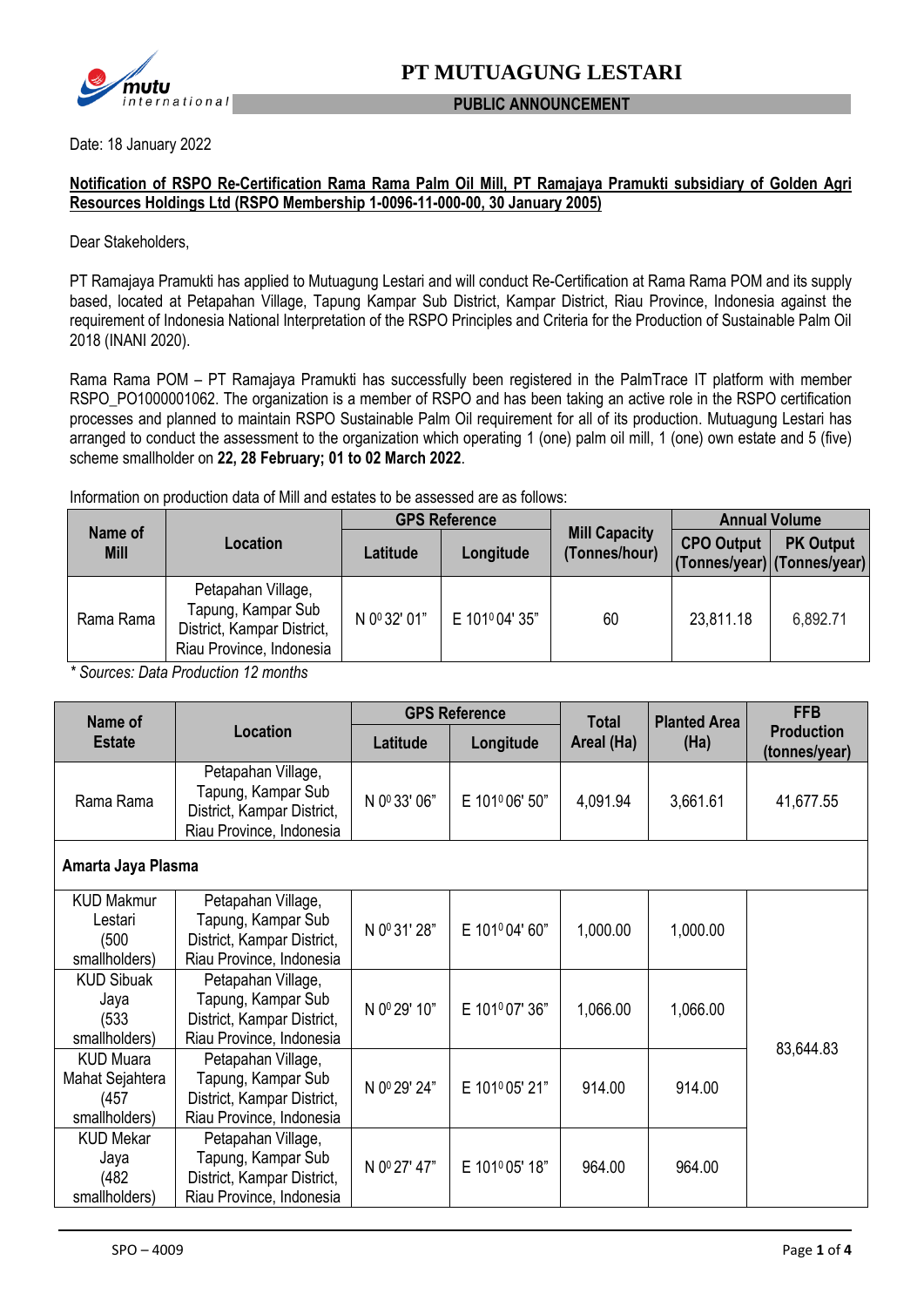

## **PT MUTUAGUNG LESTARI**

### **PUBLIC ANNOUNCEMENT**

| <b>KUD Mukti</b><br>Lestari<br>(240)<br>smallholders) | Petapahan Village,<br>Tapung, Kampar Sub<br>District, Kampar District,<br>Riau Province, Indonesia | N 0 <sup>0</sup> 27' 12" | E 101º06' 27" | 482.00   | 482.00     |  |
|-------------------------------------------------------|----------------------------------------------------------------------------------------------------|--------------------------|---------------|----------|------------|--|
| <b>Total Smallholders</b>                             |                                                                                                    |                          | 4,426.00      | 4,426.00 |            |  |
| Total                                                 |                                                                                                    |                          | 8,517.94      | 8,087.61 | 125,322.38 |  |

*\* Sources: Data Production 12 months*

Founded in Singapore in 1996, GAR now operates in 12 countries, and their products are shipped to more than 70 countries worldwide, including China, India and the United States as well as destinations in Europe and the Middle East. GAR was listed on the Singapore Exchange in 1999.

GAR is a global leader in palm oil production, producing more than 2.2 million tonnes of crude palm oil (CPO) in 2020. Manages approximately 536,000 hectares of plantations, including smallholder plantations, across Indonesia. Their downstream refineries and specialty products produce high quality products for the global agronomic, food, oleochemical and bioenergy markets. GAR has also launched a sugar storage and distribution business to enhance the company's shipping and logistics capabilities.

With large palm oil production comes great corporate social responsibility. GAR is on track to achieve its target of becoming 100 percent Traceable to Plantation (TTP) by achieving full TTP for 90% of its palm oil supply chain by the end of 2020. GAR is RSPO certified. 100 percent of their plantations have social and community development programs. They have also set aside 72,000 hectares for conservation.

PT Ramajaya Pramukti has not developed any new areas since 2005. The last land clearing was carried out in 2002, so the management unit has no obligations regarding the RaCP procedure.

PT Mutuagung Lestari, is also known Mutu Certification International (MUTU), and has started as inspection, laboratory, and Certification body since 1990. As a private national company and supported with highly committed professionals, MUTU has gained recognition nationally and internationally. Since June 2003, MUTU has received recognition from the Ministry of Agriculture, Forestry, and Fishery of Japan (MAFF) as registered overseas certification body (ROCB). MUTU certify and mark products with Japan agriculture standard (JAS) covering Indonesia, Myanmar, Cambodia, Malaysia, Vietnam, Timor Leste, Philippines, Papua New Guinea and China. MUTU is the first ROCB in Asia. National Accreditation Committee has accredited MUTU as Quality Management System certification body (ISO 9001:2015) and Environmental Management System certification body (ISO 14001:2015). Indonesia Ecolabelling Institute (LEI) has also accredited MUTU as Sustainable Forest Management System certification body, Certification Body of Indonesian Sustainable Palm Oil (ISPO), Since March 2014, MUTU has been accredited by ASI (Accreditation Services International) as a RSPO certification body.

The auditor team for the certification assessment will be led of **Haikal Ramadhan Kharismansyah** and other team auditor from PT Mutuagung Lestari, consist of:

| <b>Audit Team</b>                | Role/ Area of<br><b>Requirement</b>                                         | <b>Qualification and Experience</b>                                                                                                                                                                                                                                                                                                                                                                                                                                                                                                   |  |  |
|----------------------------------|-----------------------------------------------------------------------------|---------------------------------------------------------------------------------------------------------------------------------------------------------------------------------------------------------------------------------------------------------------------------------------------------------------------------------------------------------------------------------------------------------------------------------------------------------------------------------------------------------------------------------------|--|--|
| Haikal Ramadhan<br>Kharismansyah | Legal, Worker Welfare,<br>OHS, Time Bound Plan<br>and Partial Certification | Indonesian citizen, Bachelor of Agriculture department of plant and pest<br>disease (Agrotechnology). He has working experienced in an Oil Palm<br>Plantation Company in Indonesia. Training which had attended<br>including Basic Management Development Program Agronomy,<br>Integrated Urban Pest Management, Integrated Pest Management,<br>ISO 9001:2015, Auditor ISPO, RSPO Lead Auditor Training, SA 8000,<br>ISO 22000 awareness, RSPO SCCS. Has participated in audit<br>activities for the ISPO and RSPO scheme since 2017. |  |  |
| Bayu Yogatama                    | <b>Best Management</b><br>Practices, SCCS and<br>Social                     | Indonesian citizen. Bachelor of Forestry, Department of Forest<br>Resources Conservation and Ecotourism, Bogor Agricultural<br>University. Has attended the ISO 9001: 2015 Quality Auditor / Lead<br>Auditor Course Quality Management System (QMS) course and ISO                                                                                                                                                                                                                                                                    |  |  |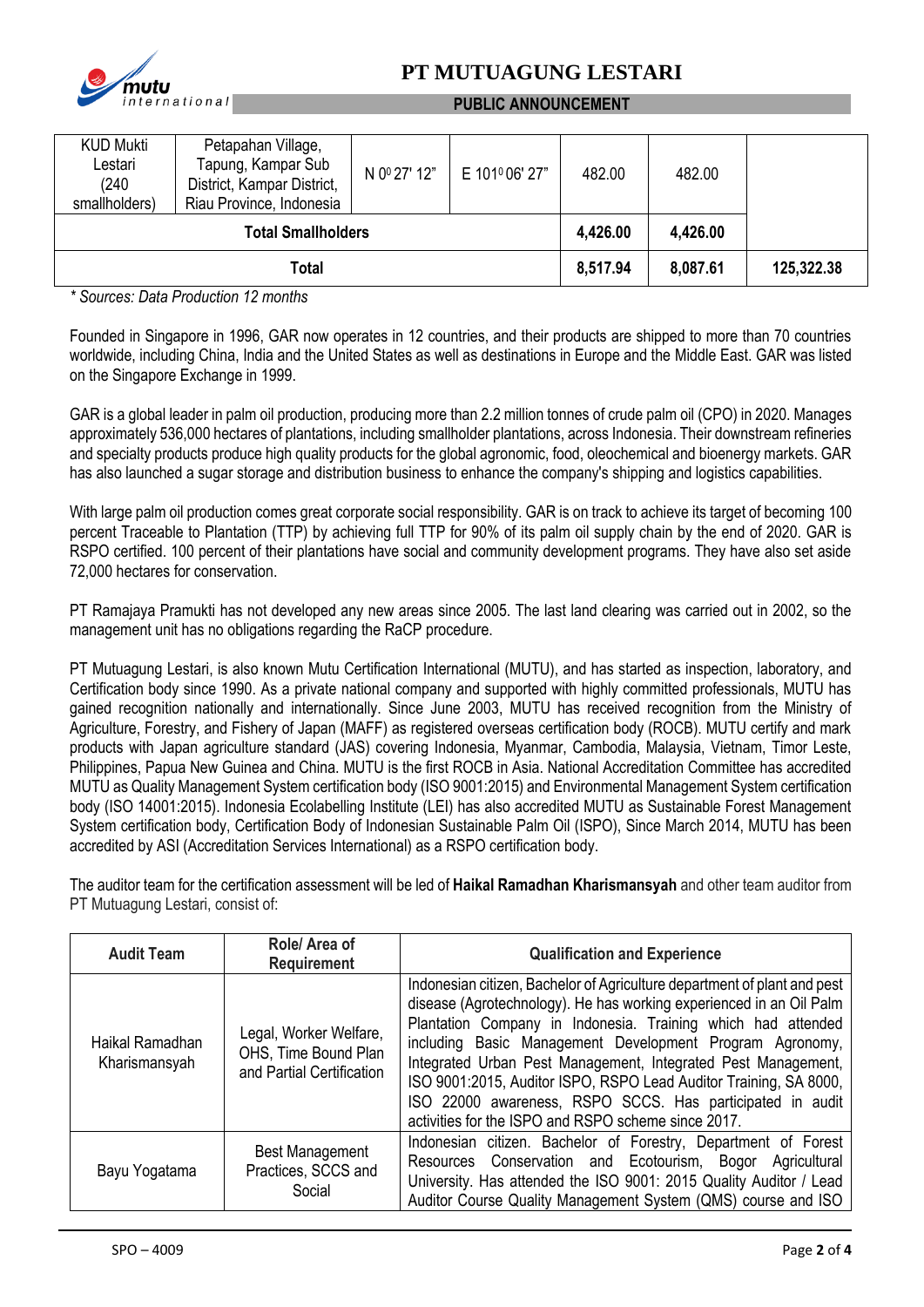

### **PT MUTUAGUNG LESTARI**

#### **PUBLIC ANNOUNCEMENT**

|               |                                    | 19011: 2011 Guidelines for Auditing Management System, ISPO Lead<br>Training, RSPO Lead Training, Green Industry Lead Training, SA 8000,<br>IHT RSPO NPP, IHT RSPO RaCP, IHT ISO 17021, and IHT ISO<br>17065. Having experience working in plywood field as Inspector in<br>foreign private company. Has participated in audit activities for the<br>ISPO and RSPO scheme since 2018.                                                                                                                                                                                                              |
|---------------|------------------------------------|----------------------------------------------------------------------------------------------------------------------------------------------------------------------------------------------------------------------------------------------------------------------------------------------------------------------------------------------------------------------------------------------------------------------------------------------------------------------------------------------------------------------------------------------------------------------------------------------------|
| Arief Tajalli | Environmental, GHG &<br><b>HCV</b> | Indonesian citizen, Bachelor of Forest Resources Conservation and<br>Ecotourism, Faculty of Forestry, Bogor Agricultural University. Has<br>been involved as a researcher at a wildlife laboratory, Faculty of<br>Forestry, IPB. The trainings that have been attended include training<br>for ISO 9001; 2008, ISO 14001; 2015, ISO 17021; 2015, ISO 17065,<br>ISO 19011, ISPO Auditor training, and participating in several IHT in<br>the field of environment, BMP, and so on. Has participated in several<br>audit activities related to the sustainable palm oil certification since<br>2020. |

PT Mutuagung Lestari invites stakeholders to provide comments (if any) on any of the following matters related to the site for assessment:

- a. Environmental protection within the estate or mill including use of pesticide and waste management.
- b. Biodiversity within the estate and mill
- c. Contribution for local development and opportunities for employment
- d. Provision of housing, sanitation, facility and education support
- e. Other issues related with the assessment

Comments accepted within 30 days from the date of this latter will be considered in the certification assessment. Please include the following details in case we may need to contact for your clarification on any issued raised.

| Name      | ۰ |
|-----------|---|
| Address   | ۰ |
| Telephone | ٠ |
| Fax       | ۰ |

If you wish your comments to be treated confidentiality or remain anonymous, please mark your reply 'CONFIDENTIAL'. Please send your comments to:

### **PT MUTUAGUNG LESTARI Ardiansyah**

**Operations Manager**

Jl. Raya Bogor Km. 33,5 No. 19 Cimanggis, Depok - Indonesia 16953 Telp. (+62-21) 8740202 Fax. (+62-21) 87740745/46 [agri@mutucertification.com](mailto:agri@mutucertification.com) web : [www.mutucertification.com](http://www.mutucertification.com/)

**PT RAMAJAYA PRAMUKTI Yahya Mustakim Head of SPO Certification** Sinar Mas Land Plaza Tower II, 30<sup>th</sup> Floor Jl. MH Thamrin No. 51, Jakarta 10350, Indonesia Tlp. (+62-21) 5033 8899 Fax. (+62-21) 5038 9999 [yahya.mustakim@sinarmas-agri.com](mailto:yahya.mustakim@sinarmas-agri.com) web [: www.g](http://www.ptpn6.com/)oldenagri.com.sg

Thank you for your comments and feedback.

Yours faithfully,

ational **Irham Budima Director**